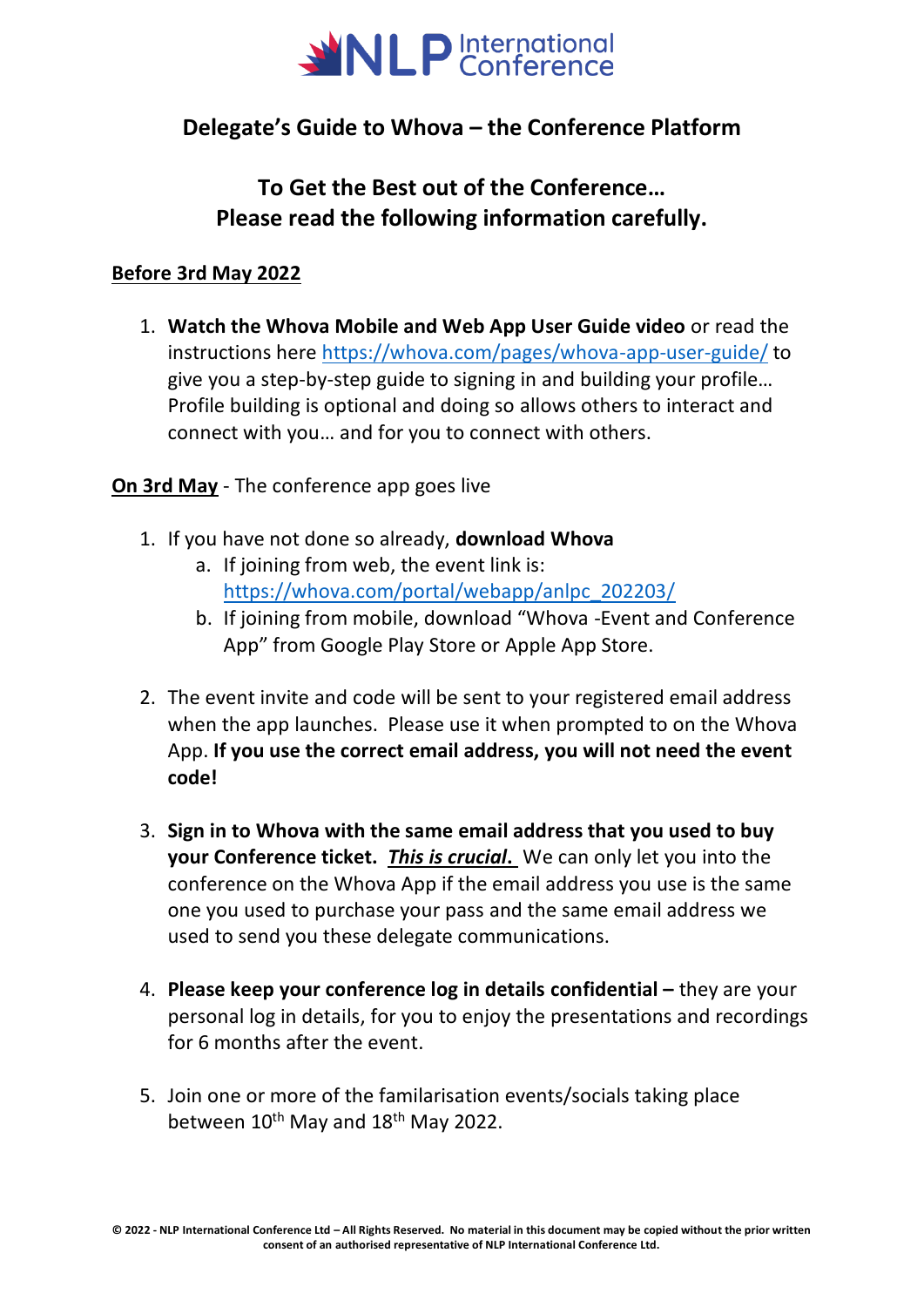

### **Guidelines**

- 6. To **view the presentations** for the 2022 Virtual NLP International Conference, we **STRONGLY recommend** that you use a **Laptop or PC with Windows 10 or an Apple Mac desktop or laptop using the Google Chrome browser.** Other browsers such as Firefox, Edge or Safari may have less functionality!
- 7. For any social/business networking or other interactions on Whova you can **see more on a larger screen**, however, it may be more appropriate to use your mobile device (tablet or smart phone). We suggest that you **use the largest screen possible connected to a laptop or PC (Windows or MacOS) when viewing live or video streaming services through the Whova platform.**
- 8. You CAN connect on more than one device at a time however, you CANNOT view video on more than one device at a time.
- 9. One of the more important points for the **Whova App on mobile devices** is that *the bottom of the screen has the important tabs. This is where you can find the Agenda, Attendees, Community and Messages menus.*
- 10.All topics and conversations are moderated by the NLP Conference Team. We respect everyone attending the Conference and ask that your contributions to discussions and meet-ups are respectful in terms of language and culture at all times. **Please respect the maps of other people when posting in chat(s).**
- 11.**Please do take (appropriate) photos of where you are joining the Conference from and submit them on the Whova App.** Please make sure you have permission for all photos you use as the organisers will not accept responsibility for any publication of materials, including photos that you may not own or you do not have permission to use.
- 12.We may use your photo on the website or other Social Media platforms during the Conference or for future Conferences. By submitting your photo to the App, you are giving us permission to use your photo for promotional purposes.